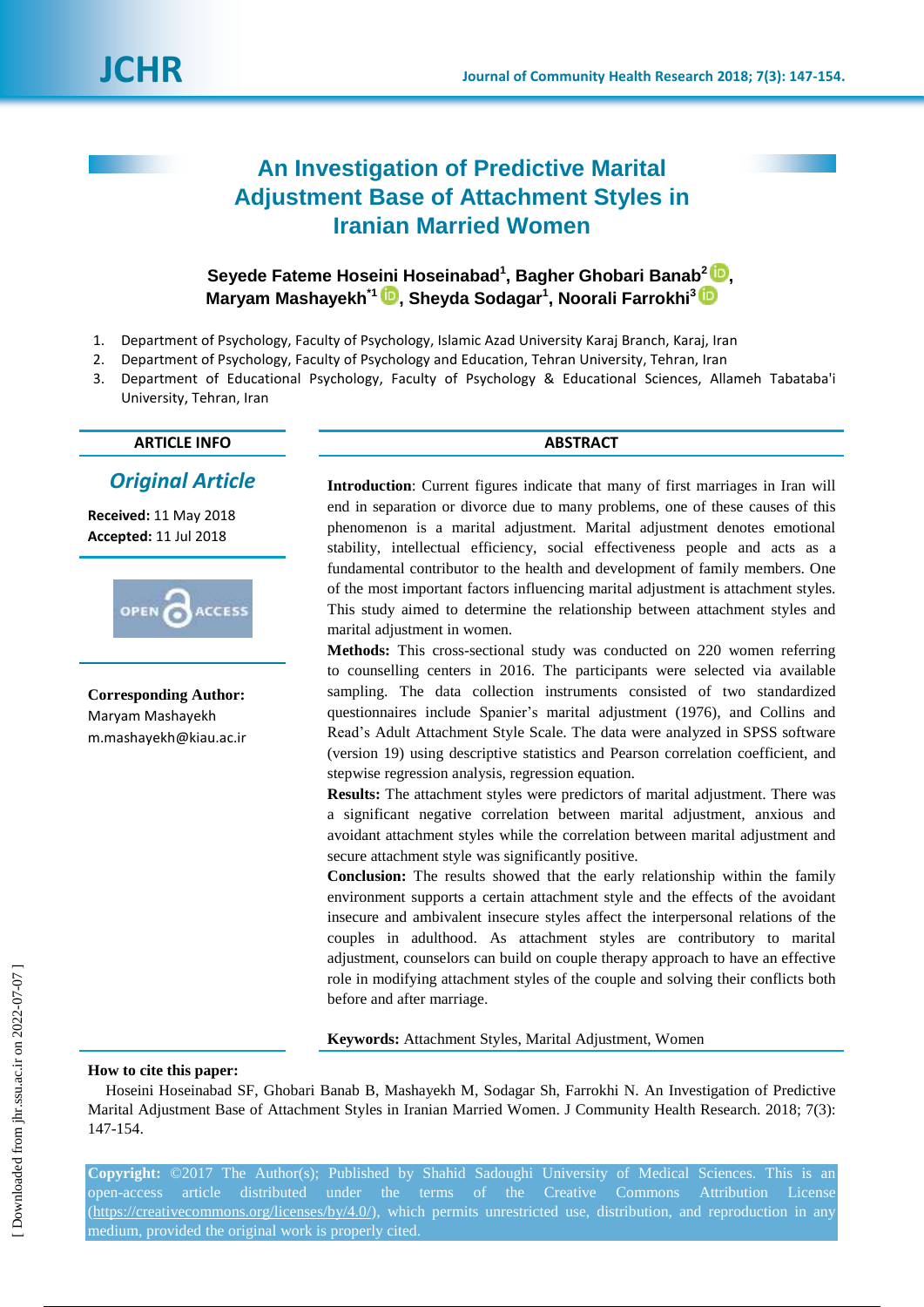#### **Introduction**

Marriage is the most important event in a person's life cycle, in which couples are placed in a two-way relationship with a spouse. This relationship is the most important relationship of each person's life. Interaction is an inseparable part of spousal relationships, such as human relationship, and marital adjustment is one of the criteria for the success of couples' interaction $<sup>(1)</sup>$ .</sup>

In expressing the importance of the quality of marital affluence, it should be pointed out that in South and Krueger's research  $(2)$  the quality of marital relationship by influencing the genetic structure of a person can increase or decrease physical health. Indeed, when marital satisfaction is reduced, the likelihood of conflicts, emotional frustration and aggression between them increases. The tension between relationships and disturbances create physical and psychological distress and their level of health decreases. Conversely, when couples have a high degree of marital satisfaction, due to constructive exchanges and support that they receive from each other, their general health is expected to increase.

Marital adjustment denotes emotional stability, intellectual efficiency and social effectiveness. Marital adjustment can be considered as the state in which there is an overall feeling in husband and wife of happiness and satisfaction with their marriage and with each other. Marital adjustment calls for maturity that accepts and understands growth and development in the spouse. If this growth is not experienced and realized fully, death in marital relationship is inevitable  $(3)$ . According to Griff and Bruno, adjusted couples are married couples who have a great deal of agreement and are well placed to manage their time and financial issues. On the other hand, marital incompatibility means dissatisfaction, lack of sense of happiness, and disagreement in decision making. In fact, the problem of marital incompatibility is more likely to lead to referrals for health and mental health services<sup>(4)</sup>. This influences family functioning and adversely affects the child's personality. Therefore, an individual's satisfaction with marriage constitutes his/her satisfaction with the family and his/her overall satisfaction with life  $(5, 6)$ . As marital relationship should be based on love, cooperation, compassion, understanding, forgiveness, and bilateral sacrifice of the couple, it seems that attachment style is a major contributor to marital adjustment– which is shaped in one's childhood and continues to shape thereafter according to the environment wherein one grows  $(7, 8)$ .

The attachment styles are related to not only close relationships and the adaptation process in adulthood, but also to people's Subjective Well-Being and Subjective Quality of Life that include positive mood, vitality and interest in different fields. In other words, the attachment theory offers a strong framework for a better understanding of individual differences in the process of adaptation in adulthood; the attachment styles are related to not only close relationships and the adaptation process in adulthood<sup>(9)</sup>. Attachment is a mutual emotional bond that can establish security and determine a person's mental health  $(3, 8-10)$ . Studies focused on developmental pathology indicate associations between early negative experiences in academic, familial, and adulthood backgrounds, psychological problems, and impaired marital networks  $(5, 11)$ . According to  $(12)$  adults with anxiety attachment style have a more pessimistic perspective on relationships, themselves and others and those with anxious-ambivalent style have a negative attitude toward themselves. While adults with the secure attachment style have a positive feeling to themselves and a positive perception of others, and are more confident and successful in society. Adults with dismissive–avoidant attachment style view themselves as self-sufficient and tend to reject vulnerability, claiming that they do not require close relationships and avoid intimacy<sup>(13)</sup>. Adults with anxious-preoccupied attachment type also tend to have less positive views about themselves. They often doubt their worth as a spouse and often blame themselves for the attachment figure's lack of responsiveness (14). Study the attachment styles and marital adjustment show that insecure attachment to be an effective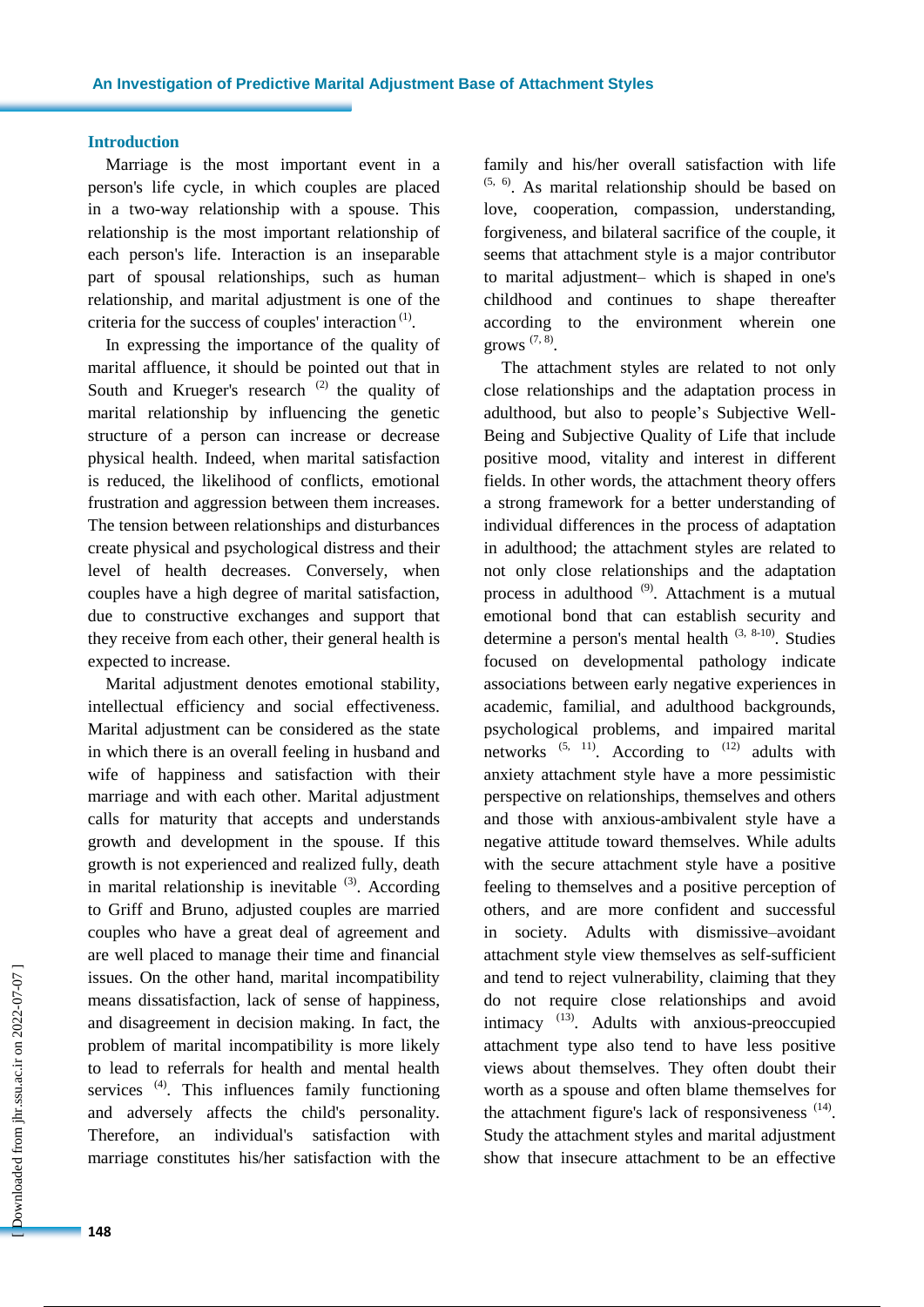predictor of couple maladjustment and subjects with the secure attachment style have lower levels of marital and interpersonal problems as well as greater happiness than subjects with avoidant and anxious attachment styles  $(5, 9, 15)$ .

Given the importance of martial adjustment in family functioning, this survey aimed to discussion the association between attachment styles and marital adjustment among married women referring to the counselling centers of Yazd city. The results can help take preliminary steps towards establishing healthy and constructive marital relationship between spouses. It can contribute to family stability and solidity and help specify attachment styles of people before marriage in order to orient them to secure attachment style.

#### **Methods**

This descriptive, analytic study was conducted in 2016 on 206 women referring to health centers of Yazd city. Participants were selected via available sampling. The inclusion criteria consisted of being a woman, married, literate to read and write. To collect data, the participants completed Marital Satisfaction Questionnaire (DAS), and Collins and Read's standard Adult Attachment Style Survey through self-report  $(16, 17)$ .

The research method is a correlation coefficient that has been developed to find the relationship between attachment styles and marital adjustment and predict the marital adjustment and attempt to determine the nature of the relationship between the predictive variable (attachment styles) and the criterion variable (marital adjustment). The statistical population is 18 - 60 years old women in Yazd, who are 172,256 people according to official statistics of the Population and Housing Census in 2016. 220 people were selected through an available sampling method which was reduced to 206 by elimination of incomplete questionnaires. The reason for choosing this sample size is that, according to Hooman<sup> $(18)$ </sup> the size of the sample group should be at least 100 in the regression and correlation studies. Since the present study considered and a larger sample size was considered for increasing the external credibility of the research and reducing the disturbing factors. Entry requirement is living with spouse at least starting from 1 year ago and living together at the moment. Ethical code was participants' satisfaction, secrecy and all subjects knew that no one else would have access to data which researcher collected from them.

Data were analyzed by descriptive and inferential statistics. In the descriptive data, Descriptive Statistics such as mean, standard deviation, etc. were showed and at the inferential Statistics, Pearson correlation coefficient and regression were showed. Data were analyzed using SPSS software.

In the present study, Collins and Read's Adult Attachment Style Scale was used to evaluate attachment styles. The questionnaire was emerged in 1990 by Collins and Read and was subsequently revised by them in 1996. Attachment theory is the theoretical foundation of this test. The scale examines the way an individual assesses his/her communication skills and style of intimate relationship. It contains 18 items where the respondents express their agreement or disagreement on a 5-point Likert scale. The scale consists of three subscales: Depend (D) measures the extent to which an individual takes confidence in and relies on others, Close (C) measures the extent to which an individual is intimate with and emotionally close to others, and Anxiety subscale (A) measures the extent to which an individual is worried about being rejected or abandoned by others. Each subscale contains 6 items. The testretest reliability coefficient of this scale for each of the three subscales of Close, Depend, and Anxiety are reported as 0.68, 0.71 and 0.52, respectively. In Iran, the reliability of the scale using test-retest in terms of correlation between two runs on a sample size of 100 subjects within one month indicated no significant difference between the two administrations for A, D and C subscales in RASS. The reliability coefficient was  $0.95$ <sup>(19)</sup>.

Dyadic Adjustment Scales (DASS): This measure was used to measure marital adjustment. This scale was prepared by Spanier with 32 items in 1976 for measuring compliance and marital adjustment. This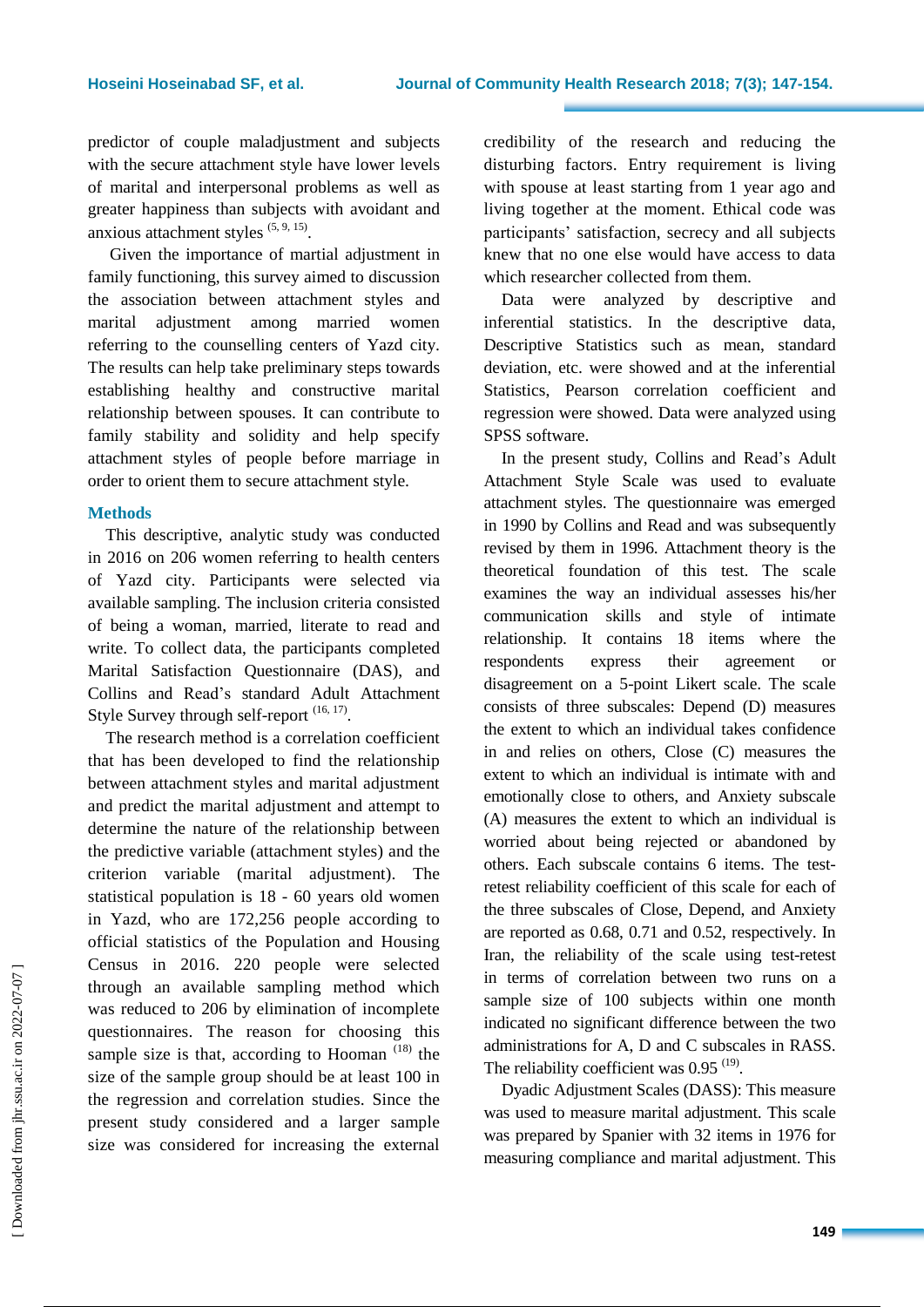#### **An Investigation of Predictive Marital Adjustment Base of Attachment Styles**

scale is used to assess the quality of the marital relationship in terms of the husband or wife or any two people who live together. Four dimensions of satisfaction, solidarity, agreement, and affection are measured. This scale is of prime importance with Cronbach's alpha of 0.96. Alpha-scale in Iran was reported by Cronbach's method of 0.81. The criterion validity of the Spaneir marital adjustment scale was confirmed by its ability to distinguish between married people with divorced, homosexual, heterosexual, and unmarried couples <sup>(20)</sup>.

The data were analyzed in SPSS software (version 19) using descriptive statistical data include percentage of frequency, mean and Standard Deviance (SD).

#### **Results**

Descriptive indexes of research variables are presented in Table 1.

 Mean and standard deviation and correlation coefficients of marital adjustment in tree groups of attachment styles is presented in Table 2.

| Age          | <b>Frequency</b> | Percent | <b>Consumption frequency</b> |  |
|--------------|------------------|---------|------------------------------|--|
| Less than 30 | 65               | 31.55   | 31.55                        |  |
| $30-40$      | 72               | 34.95   | 66.50                        |  |
| $41 - 50$    | 43               | 20.87   | 87.38                        |  |
| More than 50 | 26               | 12.62   | 100.00                       |  |

**Table 1.** The frequency of respondents based on age

P<0/001

**Table 2.** Mean and standard deviation and correlation coefficients of marital adjustment in three groups of attachment styles (N=206)

| Group             |          | <b>Marital adjustment</b> |                                          |                |  |
|-------------------|----------|---------------------------|------------------------------------------|----------------|--|
|                   |          | $Mean \pm SD$             | <b>Pearson's correlation coefficient</b> | <b>P-value</b> |  |
|                   | Secure   | $113.37 \pm 10.407$       | 0.531                                    |                |  |
| Attachment styles | Anxious  | $110.89 \pm 11.67$        | $-0.376$                                 | < 0.001        |  |
|                   | Avoidant | $107.31 \pm 5.90$         | $-0.282$                                 |                |  |

Illustrates that there's a significant relationship between marital adjustment and attachment styles and it has a negative relationship with anxious and avoidant attachment styles.

In order to predict the degree of marital adjustment based on various attachment criteria, Based on the findings, the value of observed F is significant ( $F = 84.62$ ) and 52% of the variance is for marital adjustment and is defined by attachment variables ( $R^2 = 0.52$ ). The predictor

variable's regression coefficients show that attachment styles may define marital adjustment's variance significantly.

In Table 3, various attachment styles' impact factors (avoidant =  $-27.72$ ; ambivalent =  $-15.5$ ) by considering T statistic shows that this variable is capable of predicting the differences related to marital adjustment variable with 99% confidence interval.

**Table 3.** Impact of attachment styles on the regression equation

|                   |         | <b>Error deviation</b> | Coefficient $\beta$ |         | <b>Meaningfulness level</b> |
|-------------------|---------|------------------------|---------------------|---------|-----------------------------|
| Attachment styles | 99.22   | 0.43                   | 0/69                | 11.53   | 0.05                        |
| Secure            | 155.72  | 1.728                  |                     | 90.12   | 0.001                       |
| Avoidant          | 27.72   | 2.147                  | 0.769               | 12.91   | 0.001                       |
| Ambivalent        | $-15.5$ | 2.512                  | $-0.367$            | $-6.17$ | 0.001                       |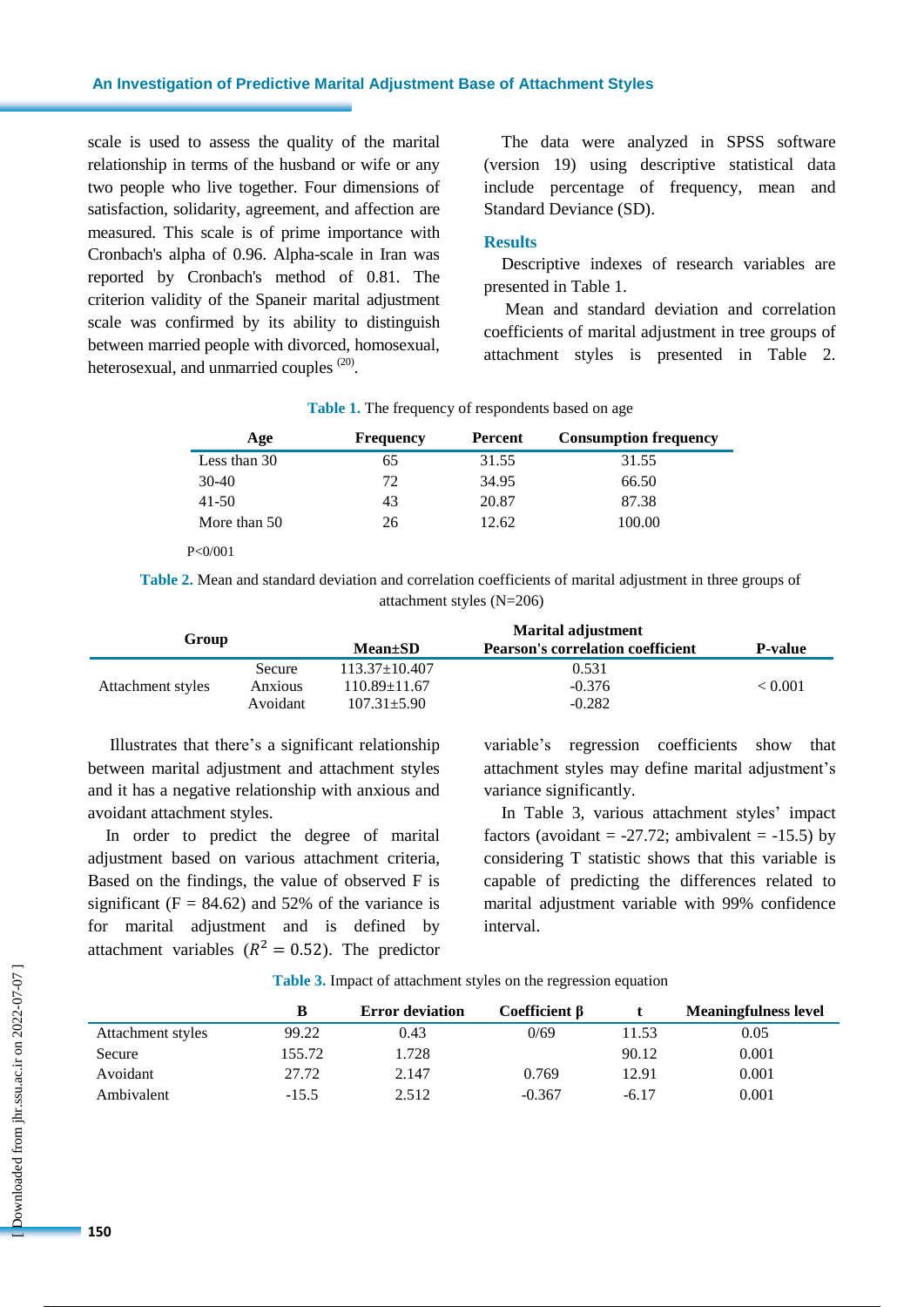#### **Discussion**

This study predicted marital adjustment base of attachment styles in married women.

Attachment has been identified as an important variable in human life and its relationships with different aspects of the quality of life have been thoroughly investigated. For example, sensitive and compassionate caregivers try to develop deep relationships with children and these relationships are both qualitatively and quantitatively beneficial. In early childhood, verbal communication between a child and his/her caretaker mostly occurs about emotional events and leads to the child's emotional awareness and the formation of underlying mechanisms such as Emotion Regulation. Through reinforcement and secure attachment between a child and his/her caretaker, the potential of ER will be activated in the child and ER skills can be applied in real life. The results of studies indicated less anxiety and higher regulation of negative emotions in people with secure attachment, emotional secrecy in people with ambivalent attachment and self-determination and obsessive self-reliance in negative emotions in people with avoidant attachment<sup>(9)</sup>.

The results showed that the unsecure attachment styles were predictors of marital adjustment and the anxious attachment style is stronger predictive than the avoidant attachment styles. This is consistent with findings of Fahimi's study where the anxious attachment style had the strongest predictive power for marital adjustment  $(5)$ . This finding highlights the importance of early relationships in establishing manners of communication in adulthood. In other words, the attachment style of an individual is formed in childhood and is predictive of his/her future relationships. One of the result in this research was significant negative correlation between anxious attachment style and marital satisfaction. This finding is consistent with research findings from Aminpour et al. <sup>(27)</sup>, Mohammadi et al. <sup>(3)</sup>, Banse  $(21)$ , Shiver and callouses  $(22)$ , and Lopez  $(23)$ . Anxious attachment refers to an individual's sense of fear from being abandoned by others. It is known that the less an individual's anxiety, the

greater his/her marital adjustment (8). People with high levels of anxious attachment style are in doubt about their self-evaluation and afraid that their partners may abandon them. They have less positive views about themselves, and are skeptical of their value as a partner in romantic relationships. In other words, this attachment style is associated with self-activation patterns in different relations. That is, individuals with this style tend to present a weak communication pattern and are worried of being unloved or abandoned. People following this style have a positive evaluation of others and devote significant importance to approval by others. They tend to be worried that their partner may fail to like them or continue to live with them. These people tend to have a poor communication model and are worried that their partner may not like them or leave them. To explain this finding, it should further be added that people with anxious attachment style provoke excessive psychological trouble for their spouse, somehow limiting the freedom and autonomy of the spouse because of control and permanent adhesion they exert onto the spouse. It is because such people have anxiety and the sense of constant abandonment as well as intense interest and a constant sense of unfaithfulness on the part of the partner. Tolerance of the behavior and characteristics of the ambivalent spouse rises problems for the partner leading to cold relationship and marital dissatisfaction in the long run  $(3, 5, 19, 24)$ . In the present study, there was a significant negative correlation between avoidant attachment style and marital adjustment. This is consistent with the results of Lopez  $(23)$ , Ahmadi  $(25)$ , Khojasteh Mehr<sup> $(24)$ </sup>, and Mohammadi's<sup>(3)</sup> studies. In the avoidant attachment style, the individual strictly avoids close and intimate relationships, and subconsciously dismisses the relationship as soon as s/he feels that the relationship is getting intimate. Given the fact that attachment styles are predictive of marital adjustment, one can propose educational projects for mothers across the country with regard to manners of appropriate interaction with children. Also, preventive and therapeutic measures should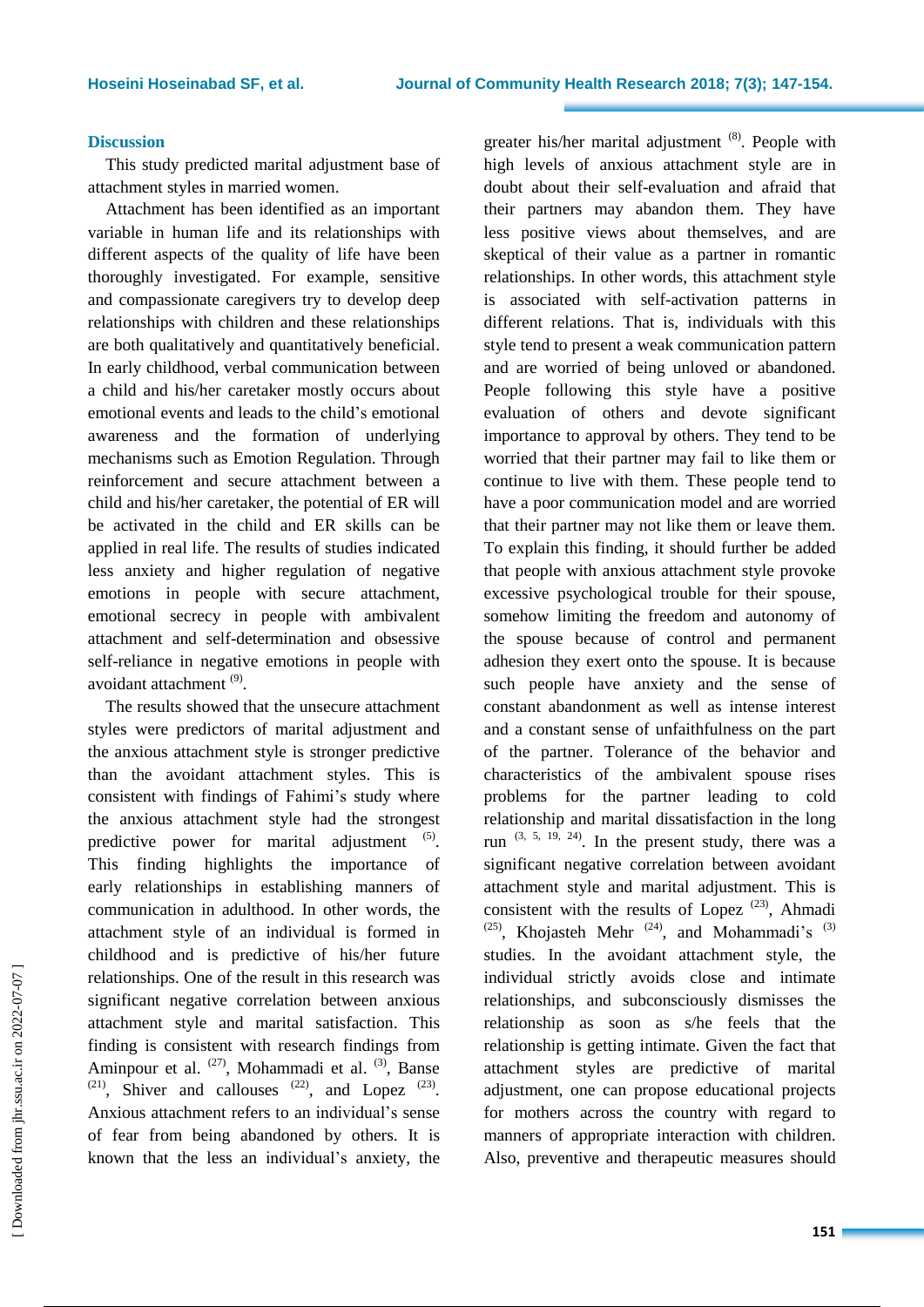be developed and applied in the context of attachment theory. Finally, it is better that during counseling sessions before marriage to assess the couples' attachment styles and evaluation of life to help the couple with correct choices of life partner and improve marital adjustment.

#### **Conclusion**

The results of this study showed that the experiences of childhood and the type of relationship that each individual with his or her parent can affect the formation of attachment styles that influence interpersonal relationships in adulthood. Childhood violence affects the formation of insecure attachment behaviors in current relationships. In addition, attachment behaviors predicted the use of violence in marital relationships. Different attachment styles show that individuals should use different ways to therapy. accordingly, individuals with anxious attachment may be necessary to confront their fear loneliness while individuals with avoidant attachment might to learn how to connect emotionally with others.

Attachment styles affects the marital adjustment directly. These findings indicate that couples experienced violence in their family tend to show insecure attachment styles so experience more maladjustment in marital relationship.

The main interest of the researcher was to show the importance of early relationships in childhood that will have a great impact on relations with others, choosing a spouse and marital adjustment.

In the quadripartite model, wives with secure attachment who have positive approaches of self and others, typically have high self-esteem and so they can form good relation and maintain intimate relationships. Wives with avoidant attachment who experience lower anxiety and higher avoidance (positive model of self, negative model of others), usually keep up a positive self-image by defensively weakness the importance of their attachment needs and keeping emotional distance from the partner. Individuals who have high degree in anxiety and low degree in avoidance (negative model of self, positive model of others) usually try to gain the partner's support and security to confirm their worthy sense of self. Individuals with the high degree in anxiety and avoidance (negative models of self and others), typically both desire and fear intimacy, based on their perception of being unworthy of love and trying to protect themselves from abandonment by withdrawing from the relationship  $(26)$ .

According to the results of this study, the preliminary developmental experiences of people in families play a fundamental role in the formation of attachment styles, intimate relationships and the way to cope with martial issues. These need further attention. Besides, counselors can build modification of attachment styles in matching spouses and solving matrimonial problems between couples.

Regarding the results of this study, it is suggested that premarital counseling be used to assess the attachment styles in both couples.

Its other application is marital conflicts and communication problems, and changes and corrections in attachment styles and treatment of anxiety and avoidance of insecure styles by cognitive and behavioral techniques.

#### **Acknowledgements**

The study was conducted in accordance with the ethical guidelines of the declaration of Helsinki.

This paper is extracted from a PhD thesis approved by the Research Council at Azad Islamic University of Karaj. Hereby, we express our gratitude to the Research Vice Chanceller of the university for their valuable supports and cooperation and to all women who patiently answered the items on the questionnaires.

#### **Conflict of Interest**

Authors declare no conflict of interests.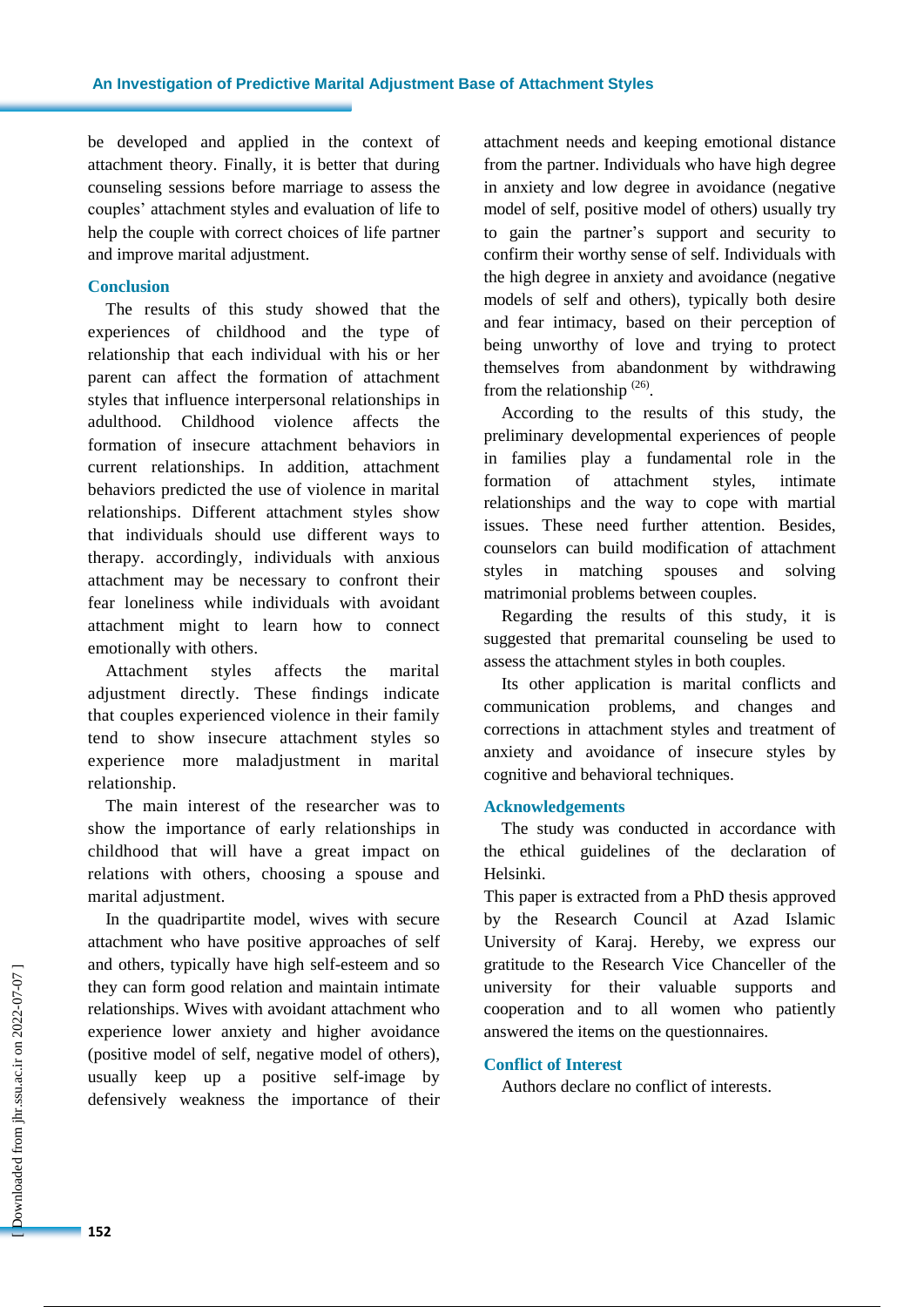#### **References**

- 1. Namvaran Germi K, Farzad V, Zahrakar K. Identifying the dimensions of marital adjustment in Iranian couples: a qualitative study. Journal of Health and Care. 2017; 19 (3): 182-194. [Persian]
- 2. Strohschein L, Ram U. Gender, marital status, and mental health: A test of the sex role hypothesis in India. Journal of Family Issues. 2016; 38(13): 1899-1922.
- 3. Rao SL. Marital adjustment and depression among couples. The International Journal of Indian Psychology. 2017; 4(2): 34-42.
- 4. Greeff AP, De Bruyne T. Conflict management style and marital satisfaction. Journal of Sex and Marital Therapy. 2000; 26(4): 321-334.
- 5. Bayrami M, Fahimi S, Akbari E, et al. Predicting marital satisfaction on the basis of attachment styles and differentiation components. Journal of Fundamentals of Mental Health. 2012; 14(1): 64-77. [Persian]
- 6. Jahangir P. Comparison of family functioning and marital satisfaction in married women working and non-working (housewife) in Tehran. Educational Administration Research Quarterly. 2012; 3(4): 176-192. [Persian]
- 7. Hamidi F. A study on the relationship between attachment styles and marital satisfaction in married students of teacher training university. Journal of Family Research. 2007; 3(9): 443-453. [Persian]
- 8. Asfichi AT, Lavasani MQ, Bakhshayesh A. Predicting marital satisfaction on the basis of attachment styles and differentiation of self. Journal of Family Research. 2013; 8(4): 441-463. [Persian]
- 9. Moradi Siahafshadi M, Amiri S, Molavi H, et al. The relationship between attachment and subjective well-being: the mediating role of emotion regulation skill. International Journal of Psychology. 2018; 12(1): 118-135.
- 10. SHahsiah M, Bahrami F, Etemadi O, et al. Effect of sex education on improving couples marital satisfaction in Isfahan. Health System [Research.](http://www.sid.ir/En/Journal/JournalList.aspx?ID=13821) 2011; 6(4): 690-697. [Persian]
- 11. Beyranvand H, Azizi A, Dehghan Manshadi SM, et al. Relationship between attachment styles and spiritual intelligence and marital satisfaction in married female teachers. Journal of Mazandaran University of Medical Sciences. 2016; 26(135): 149-152. [Persian]
- 12. Mikulincer M, Florian V. The relationship between adult attachment styles and emotional and cognitive reactions to stressful events. In: Simpson JA , Rholes WS, editors. Attachment theory and close relationships. New York: The Guilford Press; 1998; 143-165.
- 13. Bogaerts S, Daalder AL, Van Der Knaap LM, et al. Critical incident, adult attachment style, and posttraumatic stress disorder: A comparison of three groups of security workers. Social Behavior and Personality: An International Journal. 2008; 36(8): 1063-1072.
- 14. Wearden A, Peters I, Berry K, et al. Adult attachment, parenting experiences, and core beliefs about self and others. Personality and Individual Differences. 2008; 44(5): 1246-1257.
- 15. Eidi R, Khanjani Z. Investigation the influence of attachment styles on the rate of marital satisfaction between couples. Journal of Psychology (Tabriz [University\).](http://www.sid.ir/En/Journal/JournalList.aspx?ID=7385) 2006; 1(2-3): 175-201. [Persian]
- 16. Salehy Fadardy J. The development and validation of marital satisfaction questionnaire on a sample of students of Ferdowsi university. Psychother Novelties. 1999; 4(13): 84-93. [Persian]
- 17. Collins NL, Read SJ. Adult attachment, working models, and relationship quality in dating couples. Journal of Personality and Social Psychology. 1990; 58(4): 644-663.
- 18. Hooman HA. A practical guide to qualitative research. Tehran : Samt Press ; 2006. [Persian]
- 19. Pakdaman SH. Survey of the relationship between attachment style and Seeking community in adolescents [Doctorate thesis]. Iran. Tehran University, School of Psychology; 2002. [Persian]
- 20. Pour Rahimi M, SHaker A. Predicted marital satisfaction based on irrational beliefs and perfectionism and type of attachment. Journal of Psychological Researches. 2012; 4(14). [Persian]
- 21. Banse R. Adult attachment and marital satisfaction: Evidence for dyadic configuration effects. Journal of Social and Personal Relationships. 2004; 21(2): 273-282.
- 22. Shaver PR, Schachner DA, Mikulincer M. Attachment style, excessive reassurance seeking, relationship processes, and depression. Personality and Social Psychology Bulletin. 2005; 31(3): 343-359.
- 23. Lopez JL, Riggs SA, Pollard SE, et al. Religious commitment, adult attachment, and marital adjustment in newly married couples. Journal of Family Psychology. 2011; 25(2): 301-309.